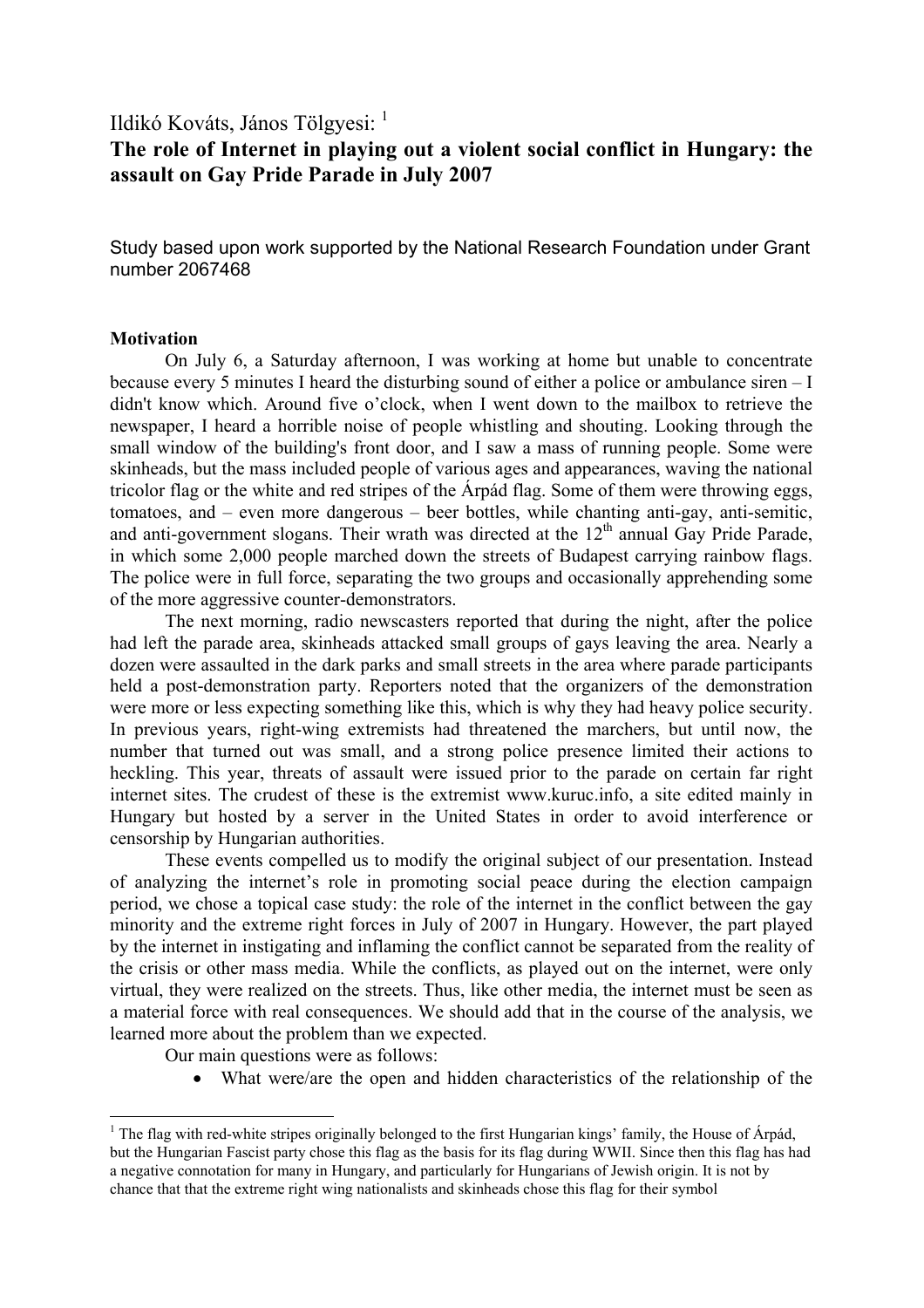gay minority and the heterosexual majority in Hungarian society? Was an open and violent conflict to be expected?

- Who were the main players in the conflict and what was/is the relationship among the different social and political actors in gay issues? Who could be mobilized and in whose interest was the conflict? Who stood to gain from a violent conflict?
- What were the peculiarities, if any, of the Gay Parade of 2007?
- And finally, our culminating questions, what was the role of the internet in the conflict?

#### **The basis: The real world**

1. For many people, the violent assault on the participants of the Gay Pride Parade<sup>2</sup> was unexpected and shocking. Others, however, raised the question of whether such a response was not to be expected. In the context of Hungarian society, what is the perception of gay issues, and of the role of violence in resolving social conflicts? How did a demonstration of gay pride become a spark that ignited an explosive violence?

 It must be stated unequivocally: *The gay issue as a political item was not on public agenda in Hungary in 2007. It was not a visible issue in either the mass media or in other forms of public discussion.* Occasionally, a late-night radio or television program broached gay issues, and once in a while, the press printed an article on the annual gay parades. In 2003, the Constitutional Court offended some citizens when it set the same age (14 years old) for consensual *homosexua*l as well as heterosexual relations. In general, Hungarians think that sexual issues, regardless of whether they are hetero – or homosexual, belong to the private sphere. Homosexuality is a particularly taboo issue for the public at large in Hungary. Indeed, one of the main aims of queer organizations and those civil organizations supporting them is precisely that of forcing gay issues into the public sphere, to make them topics of public discourse, in order to change public attitudes.

 During the past twenty years, the Hungarian people were rarely asked their opinion on homosexuality. However, some studies do exist. Data generated by the Median Public Opinion and Market Research Institute<sup>3</sup> shows a slight lessening of negative attitudes between 1997 and 2003:

| <i><b>1</b>Opinions on homosexuality</i>            | 1997  | 2003  |
|-----------------------------------------------------|-------|-------|
| 2It is a <i>sin</i> against society                 | 4,0%  | 3,5%  |
| It is an <i>illness</i>                             | 38,6% | 34,3% |
| It is a <i>deviation</i> from the social norms      | 17,8% | 14,1% |
| It is <i>a private issue</i> of the individuals     | 20,4% | 29,8% |
| It is a <i>basic human right</i> to chose a partner |       |       |
| of the same gender                                  | 10,3% | 10,5% |

During the last few years, public opinion research connected to gay issues turned to new questions. In part, the attention was spurred by the coming out of two politicians -- in 2005, Klára Ungár, a member of the liberal Alliance of Free Democrats, and in 2007, Gábor Szetey, a Socialist and State Secretary of the Prime Minister's office. The main questions

<sup>&</sup>lt;sup>2</sup> According to some specialists the direct mirror translation of the *Pride* word itself contributes to the conflict of the heterosexual majority and homosexual minority. The majority of the people cannot understand, and are even irritated by the concept of a homosexual person being be proud (in Hungarian: "büszke") of his sexual orientation, particularly when this is not applicable to the heterosexual. Following the coming out of a Hungarian politician, many coming outs appeared in reader's letters to the newspapers and Internet forums by heterosexuals, declaring themselves proud to be straight.

 $3 \text{ http://www.median.hu/object.893a4438-c74b-4a32-9f9a-eca01a7e5425.ivv}$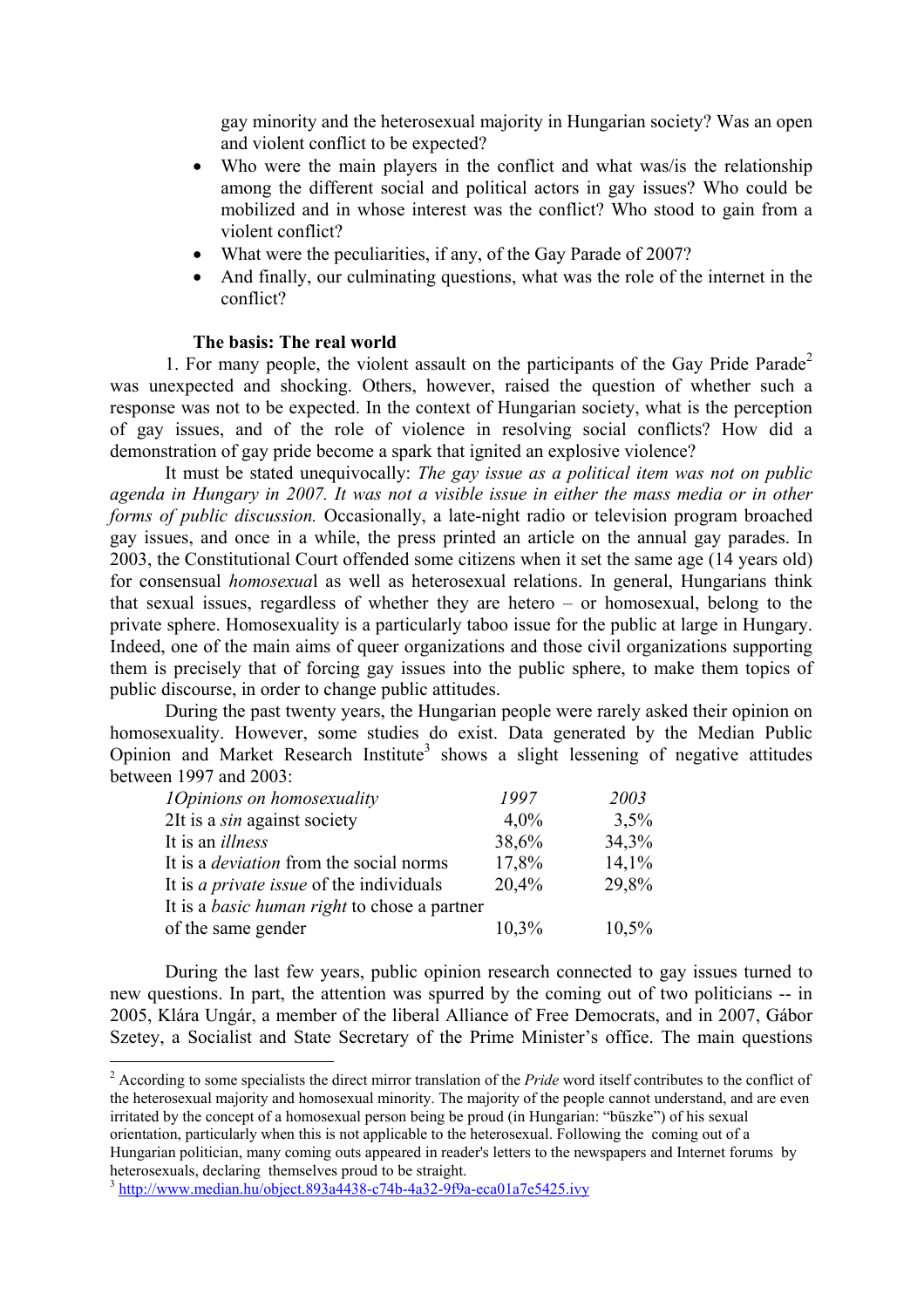have been whether sexual orientation is a private issue, whether the state should regulate gay life, and whether sexual orientation should be a political issue. Although there has been only slight change in the acceptance of the homosexuality, the coming out of politicians has *polarized* opinions: In 2005, 29 percent of respondents thought that the state should regulate and place limits on homosexual life. In 2007, 34 percent agreed with this statement. On the other hand, however, in 2005, 23 percent of respondents accepted the notion of gay marriage, while in 2007, this figure rose to 30 percent. The main indicators for opinion regarding gays is educational and age. The better educated and the young are more ready to accept gay equality.

The question of coming out was first asked in 2007. Public opinion slightly differed in reference to common people versus politicians: In regard to common people, 47 percent of respondents believed that they should be open about their sexual orientations, while 38 percent believed they should keep the matter confidential. In regard to politicians, 44 percent believed they should be open about their orientation, while 45 percent believed they should remain in the closet. For 38 percent of respondents, it would be acceptable to support a politician who shared the same political opinion but was also homosexual.<sup>4</sup> Divorce and adultery were more acceptable than homosexuality for the majority, while drug use was less acceptable.

Erasing prejudice requires a long time and great effort. It involves education as well as experience interacting with gays. Public opinion data show that those who are personally acquainted with gay people have more positive opinions than those who do not know any homosexuals. Because of the taboo character of the issue, however, introducing it into the school curriculum offends the majority. *It is this silent majority, incidentally, which the more active – and aggressive – right wing actors claim are backing them*.

2. On the one hand, the judgment of homosexuality as a private issue can be considered a sign of tolerance. On the other hand, however, it can be seen as a refusal to acknowledge the real problems faced by gays as a minority group. What appears to be tolerance may mean that for the heterosexual majority, the existing situation is satisfactory: in the bedroom one can do whatever one wants and there is no need of any change. Homosexual individuals see the situation differently. Excluded from the public sphere, they want representation as a viable minority group, and therefore, they fight against their perceived disadvantageous situation as objects of discrimination.

There are serious limits, however, to the visibility of a group which the majority considers small, marginal, and for many, even deviant. According to many heterosexuals in Hungary, the gay population is not viable as a recognized minority group. Indeed, many homosexuals believe it is better to conceal their sexual orientation because of the prejudice of the majority. International data suggests that the population of queer Hungarians (including homosexual, bisexual, transvestite, and transsexual) is between 5 and 10 percent, which would mean between 500,000 and 1,000,000 people. Gay parades, however, draw no more than 2,000 to 3,000 participants, including heterosexual sympathizers and supportive family members. The leaders of various pressure groups complain that they cannot advocate on behalf of gays, because they are afraid of conflict with friends, family, employers and the administration if they were to reveal themselves as supporters. A public opinion poll by the Hungarian Social Research Institute, *Tarki,* showed that while in the Czech Republic 43 percent, in Slovakia 30 percent, in Poland 14 percent, in Hungary only 8 percent of respondents said that they have a gay acquaintance<sup>5</sup>. By concealing their sexual orientation, gays limit the possibility of recognition by potential supporters as an oppressed group. Thus,

<sup>4</sup> http://www.median.hu/object.893a4438-c74b-4a32-9f9a-eca01a7e5425.ivy

<sup>&</sup>lt;sup>5</sup> Cited in: http://www.hirszerzo.hu/cikk.39449.html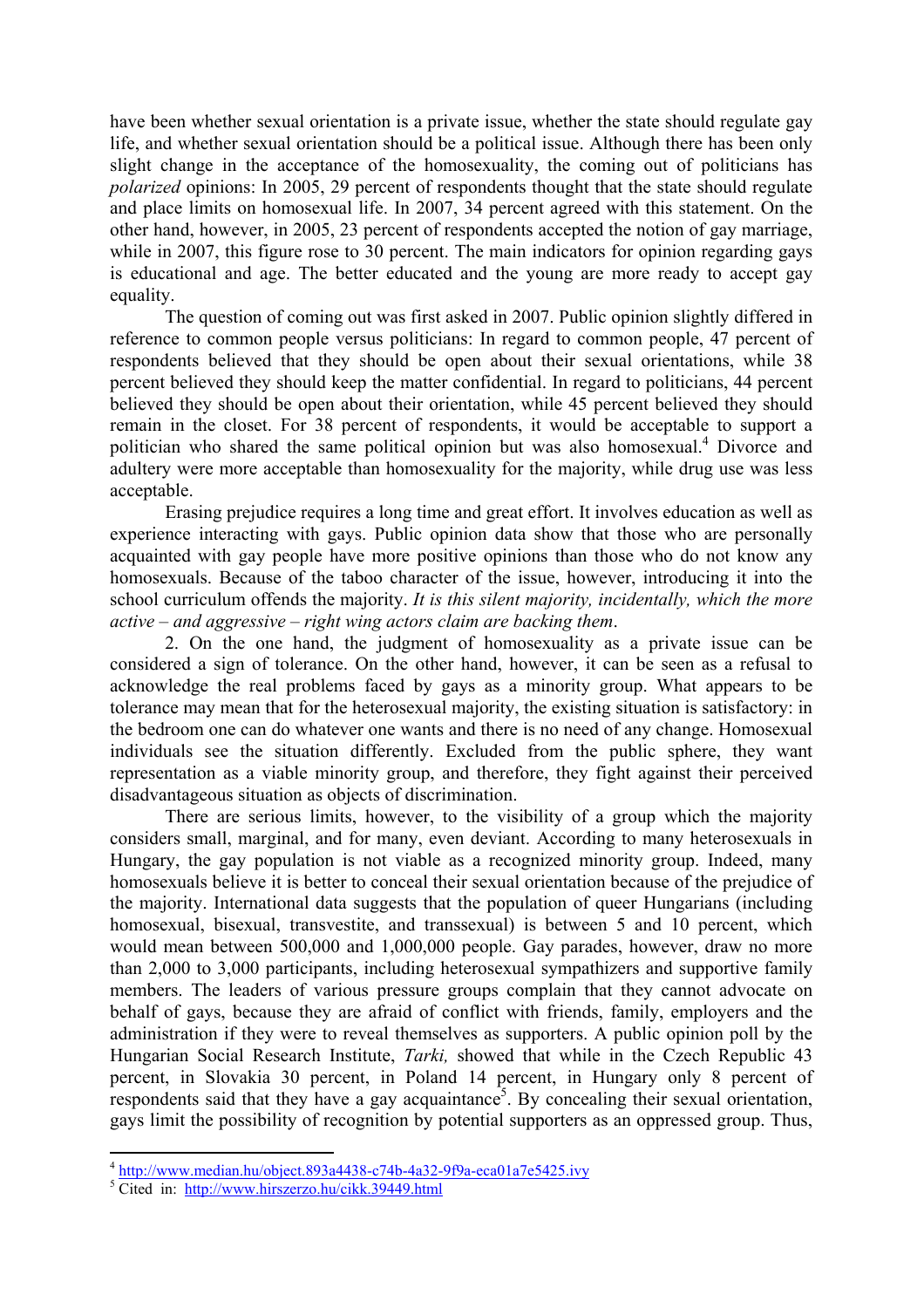they are unable to form a strong lobby or pressure group, and ultimately, to be accepted as a community. (There are more than 10 different Hungarian queer organizations represented on the internet, not including regional organizations.)

Many members of the heterosexual majority in Hungary dislike the Gay Pride Parades. They feel uncomfortable watching overtly gay individuals, particularly when they are engaged in public demonstrations of sexual behavior. Radical gay activists directly state that one of the main aims of the parades is to break this taboo. Certainly, there are those in the gay minority whose actions are designed expressly to shock the majority, to subvert the accepted norms at least once a year, and to enjoy their discomfort. There are, however, different opinions about the character and aims of the parades among both heterosexual and homosexual groups. Is such an in-your-face political demonstration necessary for gay rights? Is it necessary to demonstrate sexual differences? Should they march in a such manner as to show that they are just like the majority, only with a different sexual orientation? Is the parade a carnival, a festival, a freak show, or what? What should be the message of the parade? *In any case, the parade does increase the social visibility of gays in Hungary. It is a community-building ritual, and perhaps it can increase the political power of gay organizations. >From this perspective, the risk of negative reactions may be worth taking, i.e., any publicity is good publicity. The minor, non-violent protests against the previous Gay Pride Parades undoubtedly increased their news value for the mass media.* 

3. During the last ten years, the main forms of negative discrimination towards homosexuals have been removed from Hungarian  $laws<sup>6</sup>$  in harmony with the requirements of European Union. However, homosexuality is not recognized among the official special interest minorities (ethnic, religious, and national), and this is painful point for gays. This year, gay activists felt it was time to demand the right to marry, to have a family, to adopt and raise children as the constitutional "right to happiness." The slogan of the Gay Pride Parade this year was the oath of the newly married heterosexual: "Till death do us part." Arguing that marriage and children are fundamental human rights, they consider themselves discriminated against by the heterosexual majority, not only directly, but indirectly as well, given that married couples have many social, as well legal and financial, advantages. These demands were dramatically put on the agenda of the 2007 parade, and this undoubtedly antagonized many people, particularly those supporting traditional Christian values and the heterosexual family, as well as those who worry about the possible effects of homosexual parents on the sexual orientation of their own or adopted children.

According to ILGA-Europe's Eurobarometer, Hungarians are among the most traditional peoples in Europe with regard to gay rights. They are similar to the peoples in countries such as Malta, Lithuania, Slovakia, Estonia, and Poland<sup>7</sup>. The peculiarities of the country do not seem to provide a favourable environment for a radical and immediate change of the situation. The leaders of Hungarian gay activism, however, aim to move the country to the frontline of gay rights. Their points of reference are Holland, Spain, and Belgium (and the United States). They argue that guaranteeing gay rights is the precondition of true democracy and social progress. However, it must be stated that liberal democracy is not universally accepted among Hungarians. the liberal form of democracy is questionable for many people

<sup>&</sup>lt;sup>6</sup> From the year 1961 the homosexual relationship between two adult people is not a criminal act in Hungary, in 1995 The Constitutional court declared, that partners of the same sex can form partnership in life. In 2004 the age distinction of the freedom of the sexual relationship of the hetero - and homosexual pairs was unified at 14 years. A new act is on the way of discussion - the new civil cod - would not make any differences between the different sexes connected the form of living together in civil partnership, or domestic partnership, however it would contain less rights than the heterosexual marriage.

<sup>7</sup> *Figyelõ*, 2-8. August 2007. p. 23.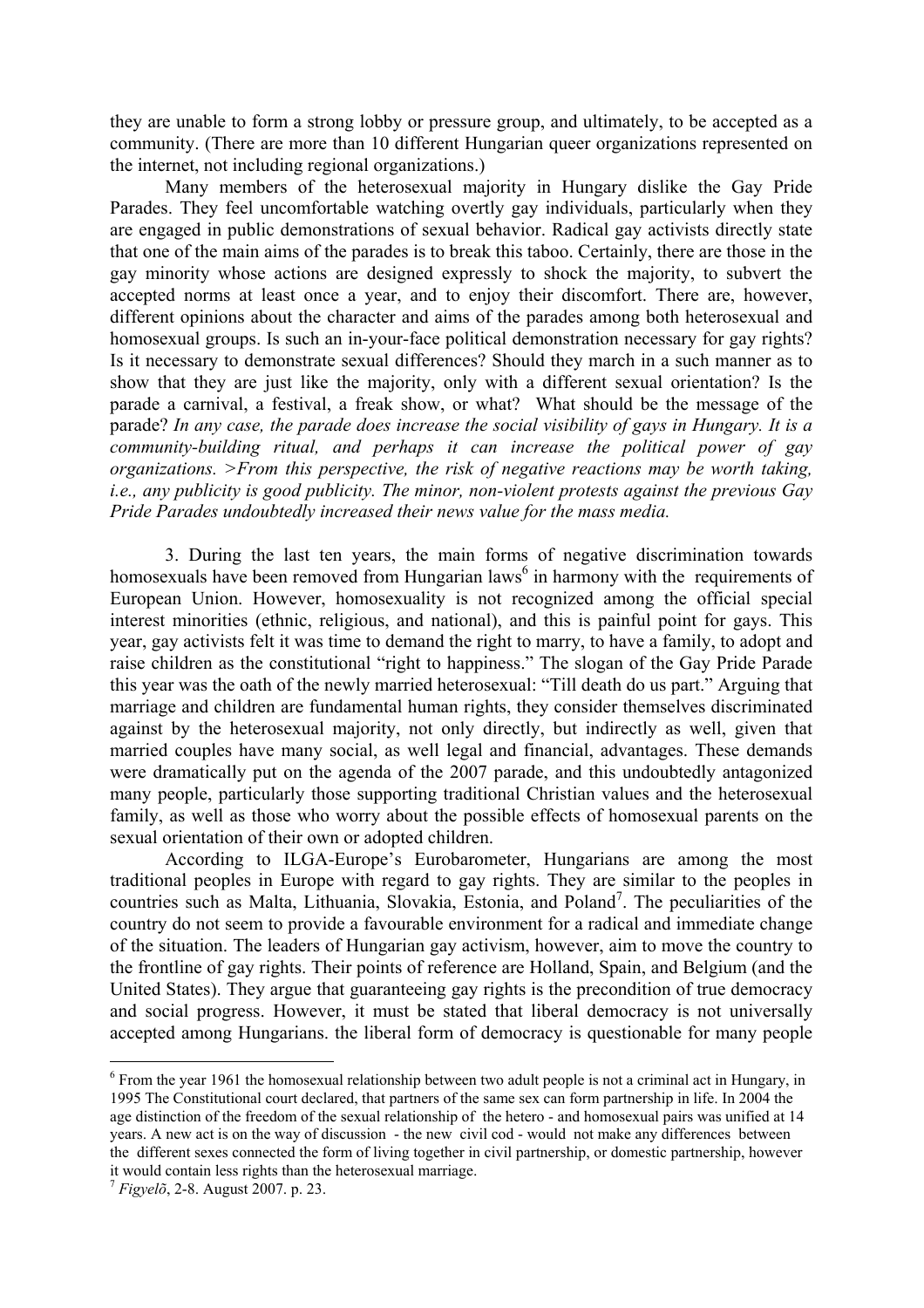in the Hungarian majority. In addition, the political changes that swept Eastern Europe in the late 1980s, coupled with globalization, have resulted in a general crisis in values, often manifested in confusion, unease, and disquiet. For this reason, questioning sexual roles and gender identity, claiming that there are not (or need not be) differences between men and women, seems too much for many people. Finally, a Hungarian socio-historical-cultural peculiarity (fuelled by conservative politicians and followed by almost half of the population) is anxiety about the demise of the Hungarian population and fear of losing "Hungarianness" or even the tragic disappearance of the Hungarian nation altogether. Arguments about gay issues must be viewed within the context of these social complexities, which intensify the challenges enormously.

4. The tacit, passive discriminatory attitude and negligence of the Hungarian as opposed to the radicalism of gay leaders offer politicians on different sides of the political palette an opportunity, *a playground,* to exploit for their political aims. For many people, especially Christians, gay rights are framed as moral issues with a strong emotional component. And when the issue of gay rights is picked up by political forces, its moral character promises the intensive involvement of the larger public.

The political division of the nation into two factions, a social liberal and a national conservative, puts all questions, including the homosexual one, in a politically factionalised framework. One cannot say that everyone on the left and/or liberal side supports the equality of homosexuals, nor that on the right side everyone is homophobic. However, liberals are labelled by the extreme right as socialists in alliance with queers. On the other side of the coin, the right wing is labelled by liberals as homophobic, neo-fascist, and dictatorial. The threats shouted at the queers at the Gay Pride Parade were explicitly mixed with threats to the left/liberal side of the political palette, the governing coalition.

These sharply contrasting views have been exploited and mobilized by two radical extremes: liberals of the Youth Organization of the Alliance of Free Democrats ( the so-called "New Generation"), and the extreme right, nationalist, and moralistic Jobbik (*Betters* – "For a Better Hungary"). The gay issue offered both groups an opportunity to position themselves as active, strong, and viable political actors, and gave scope to their ability to dominate the political scene. As young actors, they have nothing to lose, they are unwilling to compromise, they have little previous political experience, and neither group recognizes the importance of tolerance.

*The liberal youth organization backs the radical demands of gay leaders without compromise, and tries to pressure its "adult" organization, the Alliance of Free Democrats, to enact legislation guaranteeing the rights of gay people<sup>8</sup>* .

*Jobbik is* a new political formation, discontent with the politics of the major rightwing party, *Fidesz*, which has been in the opposition during the last two election cycles. *Jobbik's*  members consider themselves the "clean, innocent generation," i.e., the post-1989 generation. However, Jobbik failed to reach 0.5 percent of the vote in the 2006 elections. Nevertheless, they consider themselves representatives of the "Hungarian majority" and seek to defend it against Jews, Roma, and other "destructive" minorities. Based on their vision of a "healthy Hungarian society, "for the self-defence of the majority"<sup>9</sup>. They called for acting out against gays, and especially the liberals backing them, in order to protect the traditional values of

<sup>&</sup>lt;sup>8</sup> The "New Generation" - according to their homepage  $\frac{http://www.uigeneracio.hu/index.php?y=1}{}$  add to the issues of the Alliance of Free Democrats: gay rights, decriminalization of drug use, women rights– first of all

rights to abortion, and the freedom of eGeneration – first and foremost against the regulation of the Internet<br><sup>9</sup> In July 2007 the declared the establishment of the "Hungarian Guards", a half military body of "national se defense" which aroused concern of different political forces and minority organizations in Hungary and outside the country. The political protest cannot, however, hamper the establishment of the body, because the Hungarian constitution and the laws don't prohibit this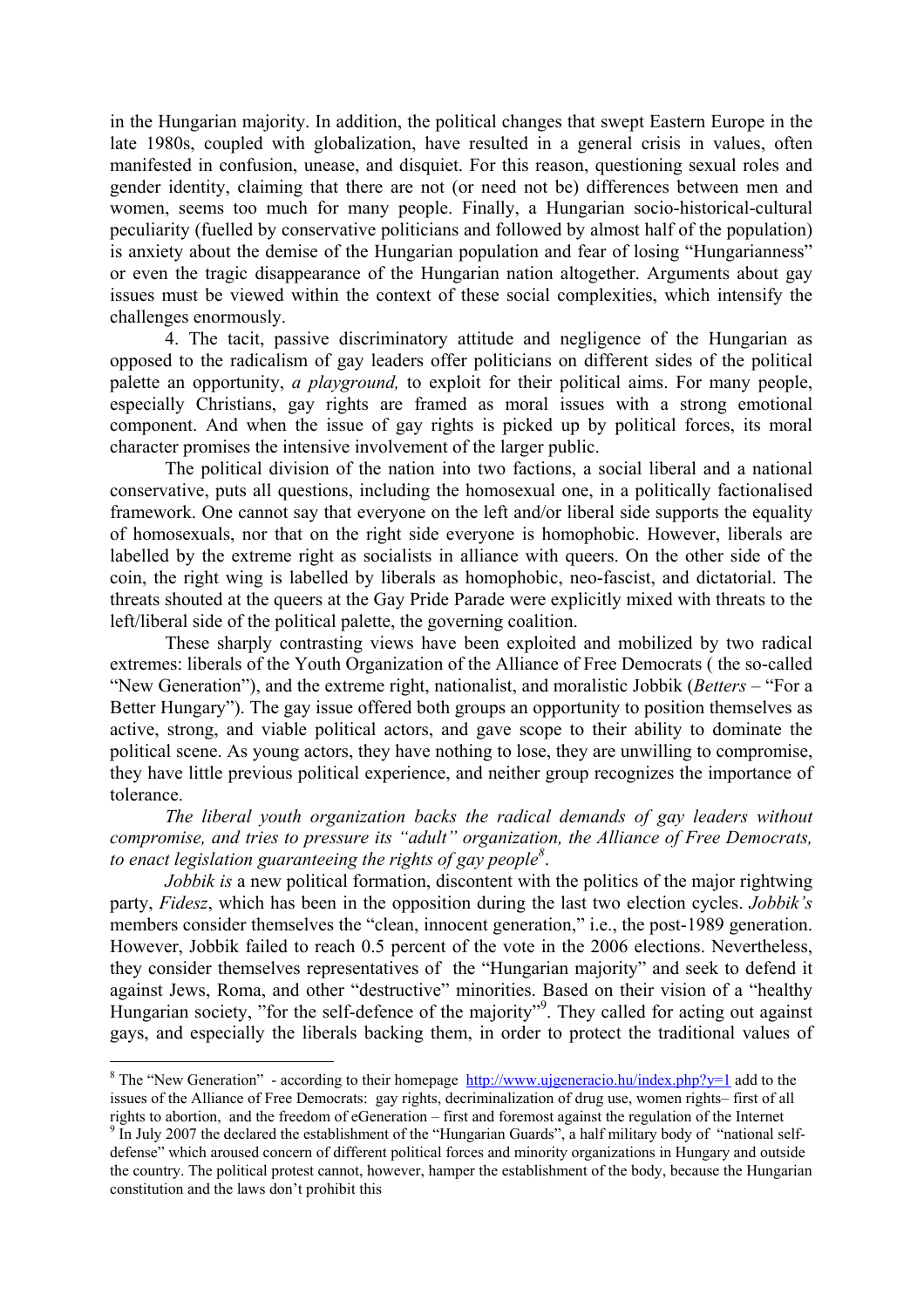nation, Christianity, families, and children. As "conservative revolutionists," they have no qualms about acting in concert with other "street fighters" – neo-fascists, skinheads, and football hooligans. Jobbik claims the liberals mobilize and exploit the gay minority to further their political aims, and they see the New Generation as their primary opponent.

The two main parties with mass support, the *Socialists* on the left and *Fidesz* on the right, are much more measured in their declarations concerning gay issues, given the diversity of their supporters. The governing Socialists, together with their liberal coalition partners, the Alliance of Free Democrats, make occasional promises and positive gestures toward the gay minority, but ultimately, they claim there are political limits to achieving equality. The conservative *Fidesz* has chosen the tactic of silence, especially when its ally, the Christian Democrats, protest against gay activities and attempt to force the issue back into the private sphere. Fidesz's other tactic, as the major opposition party, is to blame everything on the government. The Socialists made a dramatic gesture when they supported Szetey's coming out at the opening ceremony of the Gay Festival in July 2007. *Fidesz* qualified the governing coalition's acceptance of Szetey's orientation as an attempt to divert attention from other, more important political problems.

5. One final factor must be taken into account in assessing the background to the turbulence surrounding this summer's Gay Pride Parade. The country has experienced a great deal of political tension as a consequence of the political crisis following the 2006 elections. The opposition has attempted to resolve political problems on the street, outside of Parliament, where they are in a minority, albeit by a slim margin. The tension has been heightened by the government's efforts to reform the system of public services and welfare, as demanded by the EU to reduce the state deficit. Such changes mean a decrease in the living standard and social security for the majority of Hungarians<sup>10</sup>. This social tension exploded several times in riots on the Budapest streets during the last year, and the potential for further violence could easily be exploited by Jobbik and its allies. The tense atmosphere seems to have given a certain moral backing to other extreme groups<sup>11</sup>, chiefly football hooligans looking for a confrontation with police. Their favorite scapegoats for all social ills are the *foreigner, the Jew, the Gypsy, and the fag*, terms which they use indiscriminately as obscenities during football matches<sup>12</sup>. The Gay Pride Parade finally allowed them to locate one of the objects of their abuse, although the term "fag" has been so overused that they resorted to other terms of derision.

6. While taking minority sensibilities into account<sup>13</sup>, it must be acknowledged that some gays contribute to the gulf, in that the more radical and visible leaders, backed by the

http://www.hupe.hu/info/kg/cikkek/1997\_1-2.pdf

<sup>&</sup>lt;sup>10</sup> An excuse for the non conventional form of politicizing was the publicizing of a sound record made on a closed meeting of the Socialist Party in government. On this sound record it was to be heard the prime minister, who, arguing for radical reforms, for rhetorical reasons directly accused his own party and himself not to do anything during the previous election period, and lying about the results during the election campaign. Once leaked, the opposition picked up, and capitalized for its aim to mobilize the people against the government

<sup>&</sup>lt;sup>11</sup> This could be felt in October 2007, when the mass of street demonstrators went to the building of Hungarian Television, some extreme groups fired cars, attacked and break into the building, destroyed and robbed, and the huge mass of people was standing and watching all this on the square.<br><sup>12</sup> Foldesiné, Szabo Gy.:Faji előítélet és idegengyűlölet a magyar labdarúgó-stadionokban (Racism and hatred of

aliens in the Hungarian football stadiums.) Kalokagathia, 1997. No. 1-2.

 $\frac{13}{13}$  To characterize this sensibility I would cite a short part from a blog of a very nice and clever, and Christian gay man. He felt discriminated, because he went with his partner to a restaurant to have dinner. The dinner and service was ok, but at the end the waiter asked: "May I make up one bill, or will you pay separately?" He painfully mention in his blog: "If I would be there with a women, nobody would ask, whether we want to pay separately. And why does the girl selling roses never come to our table? I like to buy flowers for my partner too."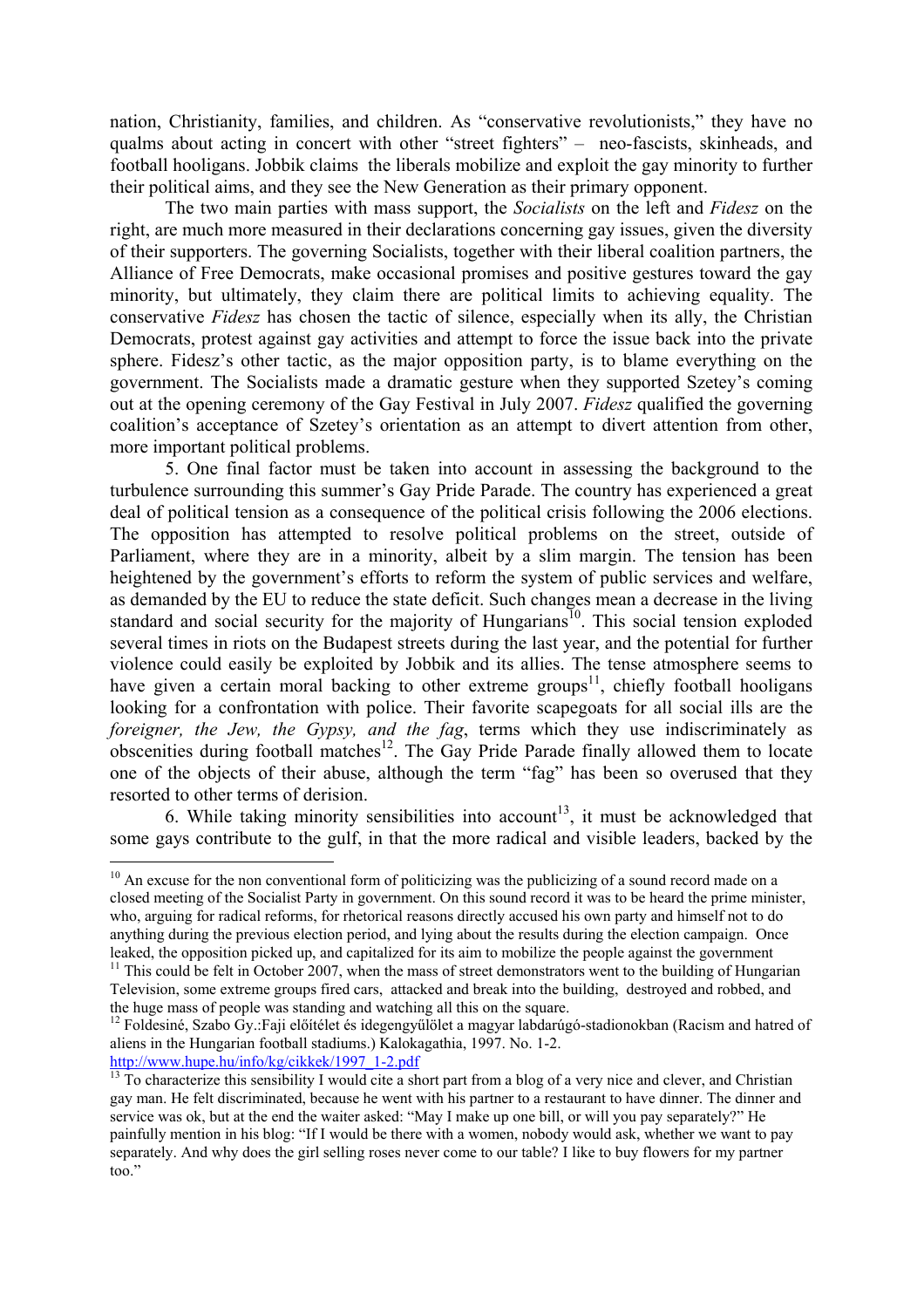Youth Organization and certain civil associations, reject such values and strategies as patience, tolerance, and incremental change. They demand immediate equality and a valueneutral approach to the relevant legal framework, without giving due consideration to deeplyrooted sentiments among the majority<sup>14</sup>. Although legislation in advance of its time can play an active role in reforming public attitude and modifying behavior, such political action can never be totally detached from public opinion. Legislators need the support of the masses to be reelected*. Public opinion and prejudice can be changed only through long periods of enlightenment and information, finding a common basis of social values on both sides and the elimination of mutual fears.* All this raises questions regarding how members of the minority communicate the issues they face and the remedies they seek to the larger public. In other words, is the Gay Pride Parade an appropriate and adequate form of communication with the majority, a medium that is likely to result in the resolution of the gays' problems?

If it is true that mutual awareness results in mutual understanding, much more information, of a diverse nature, is needed in order for straight and gay people to accept and trust one another. However, information is not enough. Common values that unify the two groups must be identified and used as an umbrella under which people of different sexual orientations can be brought together<sup>15</sup>.

7. Finally, the events were influenced, or even instigated, by one other factor, and that is the internet. In the age of the internet, information flows without limits of time or space. Legal restrictions on freedom of speech vary in different countries, based on their sociocultural, historical, and political experiences. The internet allows national regulations to be circumvented. An example of this was the closing down of the http://kurucinfo.hu website in Hungary due to its extreme nationalist, anti-Semitic, anti-Roma, and fascist content. As mentioned above, the site continues to exist as http://kuruc.info, located on a U.S. server and supported by Hungarian extremists living both here and abroad. because it moved to a server in the United States server and is supported by the Hungarian extreme right wing groups living here and there. It is considered, that this site inflamed, mobilized, and organized various groups opposing the visibility and acceptance of gays<sup>16</sup>.

#### **Mass media and the gay issue**

1

Several studies have dealt with the visibility of gays and gay issues in the Hungarian media. Judit Takács systematically analysed the content of the liberal weekly news magazine,  $HVG<sup>17</sup>$ , from 1993 to 2000. The subject of homosexuality appeared in the following columns, listed on the basis of the frequency of appearance: foreign affairs, society, and culture; science and culture; Hungarian domestic and foreign political issues; news, opinions, and readers' letters. When homosexuality was not the main subject of the article, the main themes were, in rank order: churches, religion; culture, advertising, fashion; legal regulation; foreign and domestic politics; criminality; science, minorities, AIDS, the Holocaust, sexuality, national security, etc. {Ildiko: check the punctuation in both of the lists above. They can't be

<sup>&</sup>lt;sup>14</sup> For example they insist on the wording "marriage" demanding change in the legal regulation instead of "civil partnership" or whatever, with the same rights because this could symbolize in a spectacular way the total equality of the hetero- and homosexuals pairs.

 $15$ <sup>15</sup> This is difficult to achieve. For example a group of gay people with conservative views wanted to form a "Gay civic circle". The "civic circles" were initiated and organized by the conservative Fidesz , as a network of supporters of the Party. Their intention to join the circles of supporters remained without feedback

<sup>&</sup>lt;sup>16</sup> The authors do not share unambiguously this opinion. Undoubtedly the site is very irritating, its style is extremely vulgar, boorish, and full of hate against different minorities – but its effect on Hungarian society<br>would be neglectable without a receptable, transmitting audience.

 $17$  Judit Takács: Homoszexualitás és társadalom. (Homosexuality and society) http://www.policy.hu/takacs/books/isbn9639494577/ht-4.html#hvg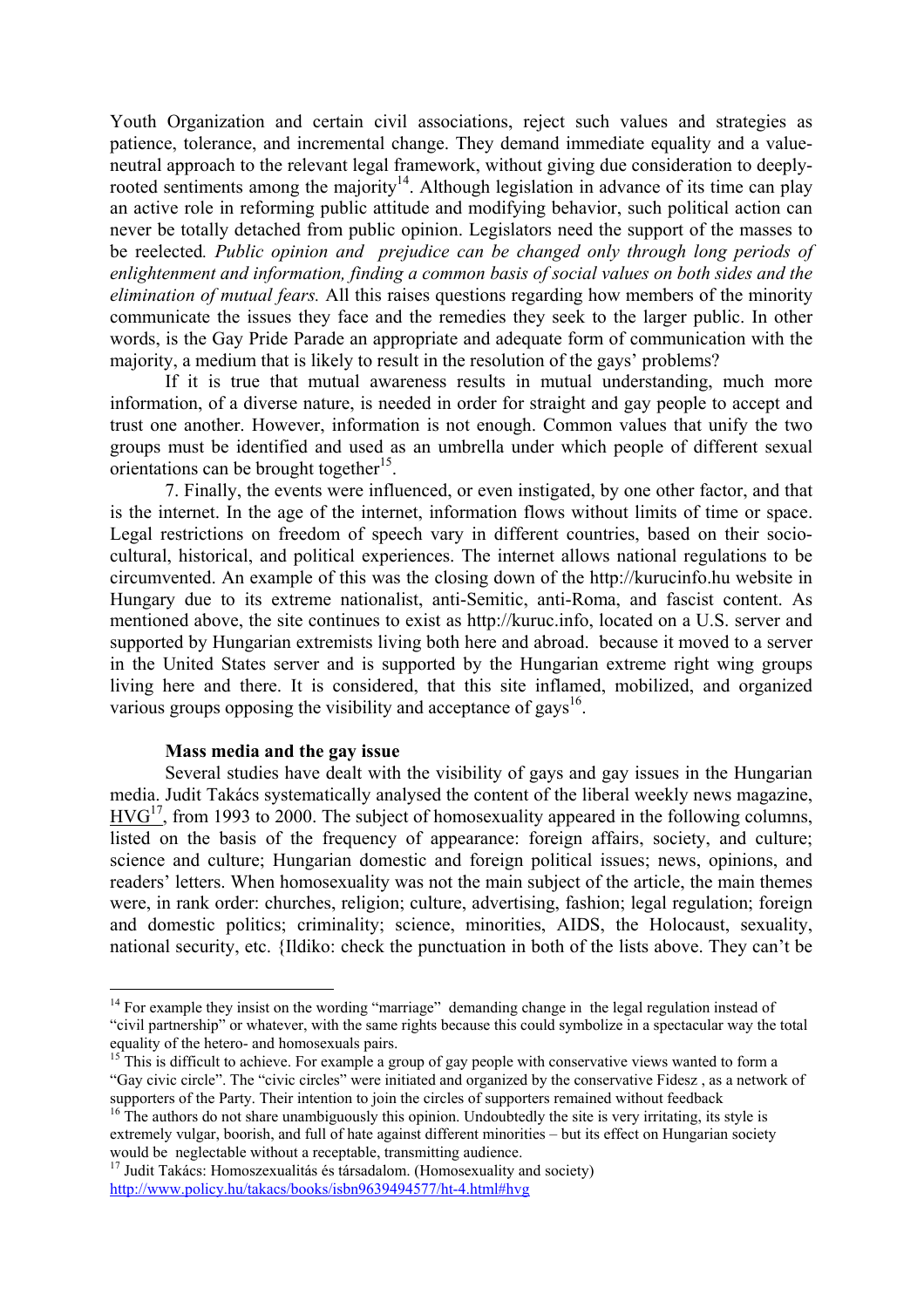right, particularly the second one. Here's the relevant rule: Use a semicolon between items in a list if any of the items contain commas.}

 Takács found that the main frames surrounding gay issues in Hungary were politics, religion, the family and children. The issue of discrimination arose in connection to politics when certain right-wing groups refused to allow gays to participate, to religion when the Catholic Church rejected the policy of ministering to gays, and to the family when questions arose regarding the artificial insemination of lesbians. In nearly half the articles, homosexuality was mentioned in a positive context, while in the other half in a negative context. 45 percent of the articles presented gay issues connected to Hungary, and 20 percent of these articles raised the possibility that gays be allowed to represent themselves as an official minority group. Some articles provided a forum for the leaders of gay organizations, while others informed readers about entertainment of special interest to gays. As revealed by Takács's study, the press's approach to gay issues seems to be one of holding gays at arm's length: Write about them, but as something distant, abstract, and foreign – not as actual individuals living with and among the rest of the population.

Gay issues are not in the forefront of public attention in Hungary. They rarely appear in newspapers, radio, or television, apart from the annual parade. The public service channels do feel obliged to cover events that have political import, such as coming out of the State Secretary Szetey, and then to frame the story as political news. For strategic reasons, the organizers of the gay parade register their demonstration with the police as a *political* action. This category not only provides more security than would a cultural or other type of demonstration; it also increases the chances of news coverage. MTV1, the main public television station, led its coverage of the parade with these words: "There was no need to disperse the anti-demonstrators, the Gay Parade arrived at its destination.<sup>18</sup>" The story emphasized the role of the police in maintaining order, and included an interview with the main organizer of the event<sup>19</sup>.

 The commercial television channels report on gay issues based either on their commercial "news value" or on their entertainment capacity. (In the case of the parade, the event's colorfulness was emphasized by TV2, owned by the Munich-based Pro Sieben Sat.1, and its scandalousness by Bertelsmann's RTL Klub.) This means that the gay community has to create dramatic, spectacular events in order to gain visibility. This is not, however, always in harmony with their rational, political aims of achieving fundamental human rights. The demands of the media result in the trivializing and tabloidization of gay politics. While antics designed to attract screaming headlines may promote their visibility, it also creates a negative image of gays as exhibitionists and clowns, not political actors to be taken seriously.

 Given the scant, often shrill media coverage, the public receives only a sketchy, deformed picture of the queer community. The mass media prefer the extravagant, the spectacular, the colorful, the extraordinary, and the sensational, but it is questionable as to whether this kind of information promotes mutual understanding and respect. Gays express frustration about the contradiction<sup>20</sup>: On the one hand, they must try to make the Gay Pride Parade attractive to the media by breaking sexual taboos and presenting a carnivalesque scene meant to offend the sensibilities of many of their fellow citizens. On the other hand, they complain that the mass media ignore the masses of people marching in ordinary dress, perhaps holding hands with their partners, in favor of transvestites in provocative dress and those who are "shaking their asses" in explicit displays of their sexual orientation.

<sup>&</sup>lt;sup>18</sup> To the venue, where the after-party took place.

<sup>&</sup>lt;sup>19</sup> The organizer emphasized that the event's aim is to open the eyes of the comfort-loving majority to the fact that the gay people are treated as second rate citizens.

<sup>&</sup>lt;sup>20</sup> The issue was widely discussed on the gay Internet forums, for example on the site www.pride.hu.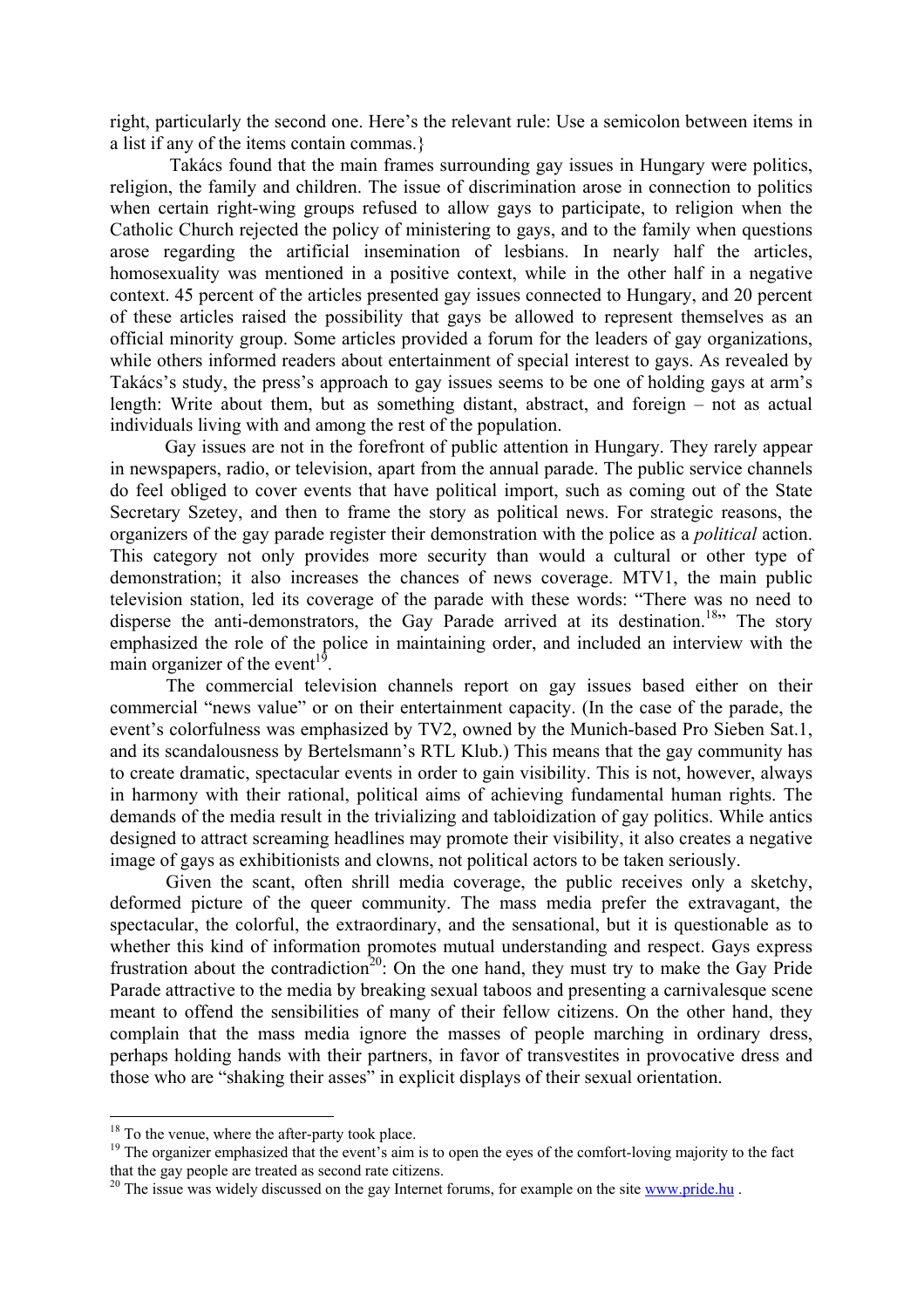#### *Framing the gay parade and gay issues in the Hungarian mass media:*

In relation to the subject of our study, the gay events in July 2007, the Political Capital Institute analysed articles covering the gay parade and gay issues in various Hungarian leading newspapers and popular internet news sites $^{21}$ . These forums interpreted the gay parade as a political act, and consequently, they differed according to their political orientation. The analysis provided only a rough outline of the arguments for or against gay rights, and did not consider the dramatic or moralizing overtone of the discourse.

According to the analysis, the structure of the main arguments in the mass media and the framing the gay parade and gay issues were as follows:

|                                | Arguments most frequently used                          |                                                                                                         |
|--------------------------------|---------------------------------------------------------|---------------------------------------------------------------------------------------------------------|
| Subject                        | Supporting                                              | Against                                                                                                 |
| Issues of homosexuality        | public issue                                            | private issue                                                                                           |
| Situation of homosexuals       | discriminated                                           | deviants, provocations                                                                                  |
| Aim of the Gay Parade          | visibility, fight for                                   | distraction of attention                                                                                |
|                                | legal emancipation                                      | attention from the factual<br>political issues                                                          |
| Responsible for the atrocities | radicals, politicians<br>supporting radicals,<br>police | radicals, provocateurs,<br>parties in government,<br>exploiting the gay issue<br>for their aims, police |

 Based on the above, one can deduce that traditional communication channels present limited opportunities for straight and gay people to reach mutual understanding. The main reasons are the relative invisibility of this small minority, the taboo character of homosexuality, and the exigencies of the mass media. For those whose sole source of information is the mass media, the gay parade remains a colorful but minor event that politicians attempt to exploit, while gays themselves remain strange, exotic, and a little dangerous.

## **The issue of the Budapest Gay Pride Parade 2007 in the virtual world**

The reason we turned our attention to the internet in our research was that several radical internet sites took an active part in the organization of the anti-queer protest. This information became clear from the conventional mass media, as the press and broadcast stations relayed information gleaned from the internet. This common practice means that for better or worse, the effects of information that originally appears on websites is often multiplied. We ourselves became acquainted with the extreme right-wing site, www.kuruc.info, via a traditional medium, the Népszabadság newsapaper.

Although we carefully examined all f the internet sites connected to the Gay Pride Parade counter-demonstrations, we do not intend to provide a comprehensive analysis of their content. We have limited our efforts to the examination of certain communication peculiarities on the internet, mainly related to discussion forums where the conflict was directly addressed. We also examined YouTube. Our purpose was to explore the question of whether and how these communication forms reconfigure the communication process, whether they increase or decrease the tension between the conflicting sides, and whether or not they contribute to mutual understanding. The results, however, can be considered as a

<sup>&</sup>lt;sup>21</sup> http://www.hirszerzo.hu/cikk.meleg-kerdes\_maganugybol\_politikai\_ugy.39915.html The Political Capital Institute (Political Capital Policy Research & Consulting Institute (Political Capital) offers services to political and economic decision-makers and analysists. http://www.politicalcapital.hu/aboutus.html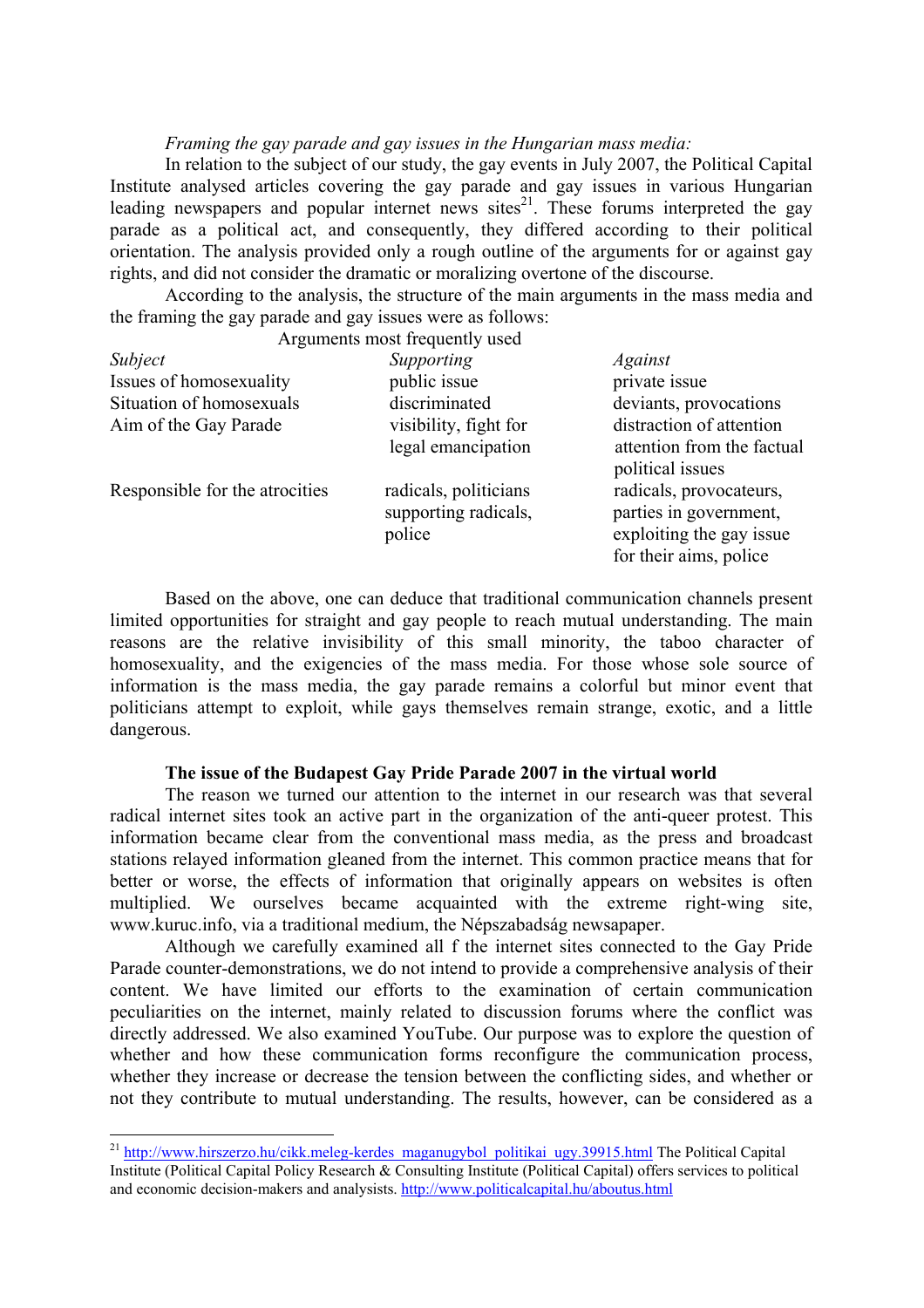hypothesis. Limitations of time and space did not allow for a detailed verification.

The first part of the study may seem too long from the point of view of the main subject of the study. It is clear, however, that the Internet is an organic part of the real world: at least part of the content of the virtual world is constructed directly from the real world, it can not be understood without being familiar with the contexts, and in our case we were interested in its reactivity to the real world. Of course the question remains as to whether the internet site of a given organization can be considered mainly as an additional mean to realize the aims of that existing organization in the "real world", or should we have to consider its role independently, on its own rights, on the basis of the communication peculiarities it adds to the capacity of the factual organization. $^{22}$ 

The website, we are most interested in has no existence apart from the internet, no equivalent in the traditional public space. This site is www.kuruc.info. It is worth noting once more that its previous variant was banned in Hungary. Those Hungarian citizens maintaining the site and providing its content are forced to conceal their identity because the unlawfulness of their activity<sup>23</sup>. We are also concerned with minority forums on the internet. Without this means of communication, the queer community would be much less viable. It is not only quantitative factors that limit the visibility of gays in traditional forums, but also the need felt by many people to conceal their orientation. The internet plays a vital role in the community life of this minority. It offers a safe playing ground and communication forum for those who prefer to remain anonymous, in many cases even from those of the same orientation. An additional advantage of the internet is that it also provides a forum for displaying the existence and functions of foreign gay organizations<sup>24</sup>. Situated in more positive environments, such organizations can stand as models, inspire, and even lend prestige to Hungarian associations. A limitation of such forums, however, is that they have dual objectives, which sometimes conflict. On the one hand, communication is internal, oriented toward the community itself. Its primary aim is to strengthen the community's identity and cohesion. On the other hand, communication must be oriented toward the external majority. The emancipation of a minority is not possible without its acceptance by the society at large. These two kinds of communication require different skills, media personalities, tactics, and strategies<sup>25</sup>.

In an attempt to discover the leading motives for the organization of the Gay Pride Parade, as well as the reaction of gay groups to the events as they played out, we began by

 $22$  Of course, this is an oversimplifying of the situation: The "real" here is opposed to the "virtual" - the Internet exists in the real world too. And there are organizations, which exist mainly in the virtual space - certain news sites, which are not Internet variants of publications in the "real world".

 $^{23}$  It was revealed in the news on August 22, 2007, that the Hungarian prime minister turned to the Minister of Justice and asked him to examine the constitutional possibilities of what kind of measures, if necessary on an international level, could be taken against the kuruc.info, site as it has no regard for the basic values of the Hungarian Republic or privacy, and express and arouse hatred against minorities, communities, groups of people, as well as distributing defamatory and insulting contents. http://www.origo.hu/itthon/20070823 gyurcsany-utasitotta-a-takacs-albertet-a-kurucinfo-elleni-fellepesre.html.

It has to be mentioned, that that the Hungarian civil society fight back as well, although using the same unlawful means (connected to the privacy), hosted on an other American server, but opposing to the www.kuruc.info on the address http://igazkurucoldal.blogspot.com/ . The editors of this site investigated and published the names and activity of the www.kuruc.info on the http://kurucwanted.blogspot.com/. They identify themselves as antifascists.

<sup>&</sup>lt;sup>24</sup> On the main Hungarian gay site, the pride.hu visitors can see pictures from Gay Pride Parades in Vienna and Sydney.

<sup>25</sup> Hungarian sociologists and communication experts (both homosexual and heterosexual) discussed the problem of the relationship of the visibility and the Gay Parade in its present form in Hungary. They agreed that although it is contradictory, they could not advise any other more appropriate form. http://www.origo.hu/itthon/20070626rozsaszin.html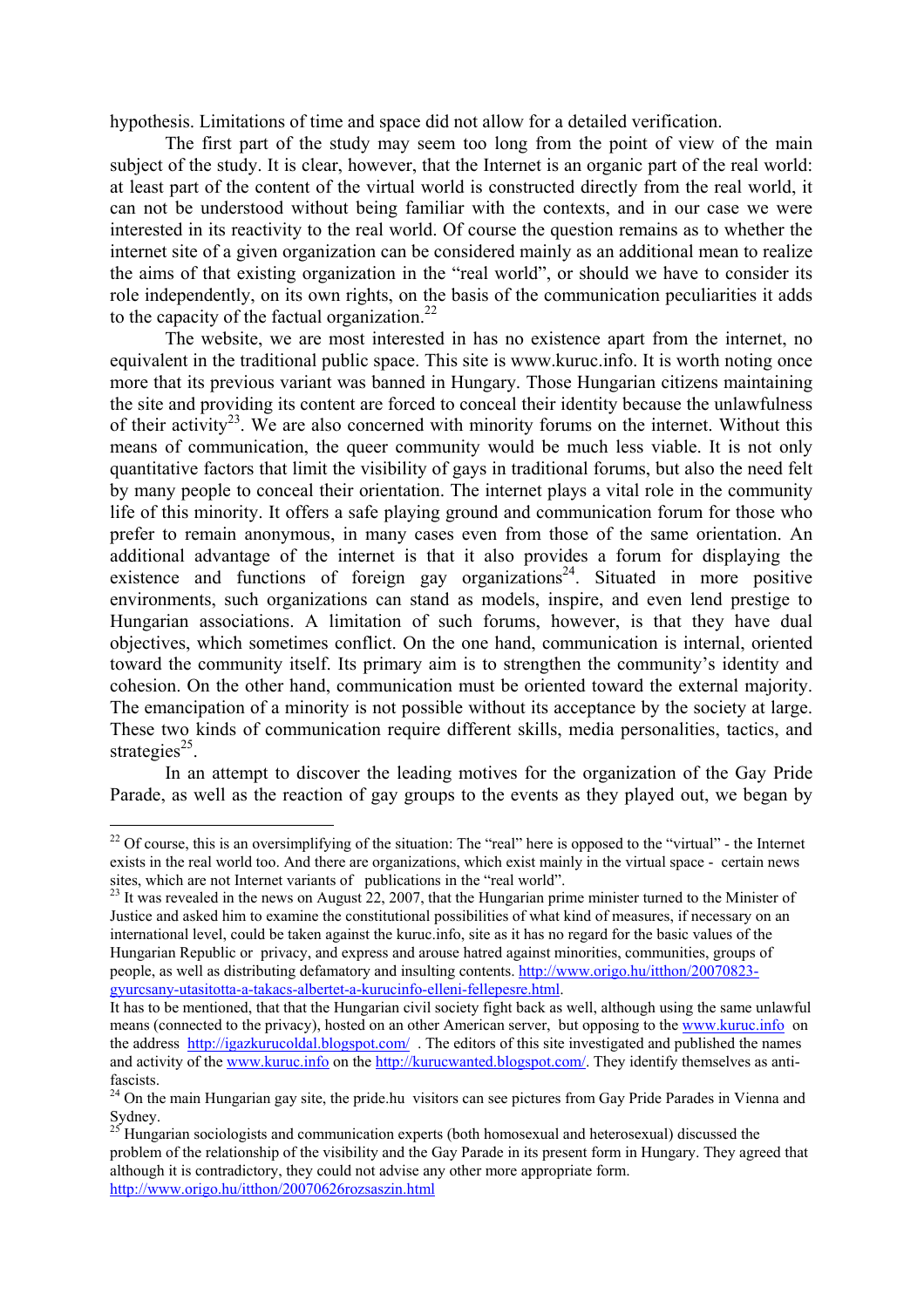examining the main gay internet site in Hungary – www.pride.hu<sup>26</sup> This site contains a wealth of information concerning gay individuals, issues, and communities. Thus, such sites are useful forums in a society where gays experience a profound sense of invisibility. Even those straight people who have gay acquaintances avoid discussing problems and experiences related to their sexual orientation. This misguided apprehension limits interaction and the achievement of deeper mutual understanding, and well-designed websites can play a vital role in informing the public and shaping public opinion in a positive direction<sup>27</sup>.

Again, it is plain that the internet is a very useful mean for minorities which do not reach the threshold of the traditional public sphere. The analysis of the gay internet sites helps the outsiders to understand better this minority, but helps to go beyond this commonplace. In a strange way, direct contacts with this minority can result in further misunderstanding as well. The long period of hidden or open aversion and the lack of communication between the gay minority and the straight majority resulted in fundamental lack of trust.<sup>28</sup> It seems that the Hungarian queer or gay community is in the phase of forming, identity searching, the communication is directed inside the community, (and to the hidden yet potential members) and their aim is emphasize their "otherness".

It does seem significant, and this applies to all minorities, marginal and extreme groups, that they would be far more insignificant without the internet. These groups would be almost invisible on the traditional forums but due to their activism and to their presence on the internet the mass media occasionally covers them (especially in quiet news seasons), and the publicity increases their respect and popularity among their members or would be members.<sup>29</sup>

The internet also offers an easy way for people to network and for otherwise separate, independent groups to coordinate their efforts. Of course, this facility in linking like-minded people can result in the formation of both progressive and destructive virtual communities. Starting from a single site, one can follow hyperlinks to a whole network of radical anti-gay activists and their blogs, and trace the development of the counter-demonstrations designed to

<sup>&</sup>lt;sup>26</sup> Very different opinions can be found on the discussion forums of the main gay site, www.pride.hu, although the loudest voices are the most radical liberal ones and this is certainly not independent from the fact, that the "New Generation" liberal youth organization placed high on their agenda gay rights, and they have some gay members as well. They prefer radical solutions in the minority-majority relationship and communication. There are also other voices, which incline to other political sides, and would prefer different communication style. According to the site's statistics the number of users is 32 673 (2007, August).

 $^{27}$  It must be said here to be fair and because the authors do not believe that there are totally objective social researches, only more or less balanced and fair methods of research, that the authors constitute a heterosexual pair, who were not particularly interested earlier in gay issues, believed that the sexual behavior is a very private issue, and were averse not only to exhibitionism of Gay Pride Parades, but to all forms of sexual exhibition,. Making this position clear is to help the reader to rectify the inescapable bias.

<sup>&</sup>lt;sup>28</sup> This became obvious upon examining two cases: in one case one queer activist created a topic for the "outsiders" with the good intention to offer a possibility for them to get acquainted with gay people, and to ask questions and receive answers from an authentic source. The topic went into a deadend: first, there were only 1- 2 interested outsiders, and the majority of queer participants played pranks, and ridiculed a naïve 18 years old heterosexual girl, who went to the topic and wanted to know more about them, and may be to have a friend. When she understood she was the brunt of a joke she left the forum. In an other case, after the gay parade an other heterosexual outsider under the negative effects of the violence following the Gay Pride Parade with the tag name of "*Peacemake*r" wanted to discuss the problems or marriage and adopting children with the local community. Although *Peacemaker* would be considered among the heterosexuals as liberal and tolerant, some radical gay participants rejected him extremely vulgarly, telling him to leave the topic, and writing that he was worse than those, who attacked them because he supposed that he was tolerant.

<sup>&</sup>lt;sup>29</sup> Many of the radical sites were pleased at the mass publicity because the number of their visitors increased significantly. In addition, the authors do not rule out that the mass publicity contributed to threats becoming a reality. Especially in the case of the football hooligans who took part in the attack of the Gay Parade.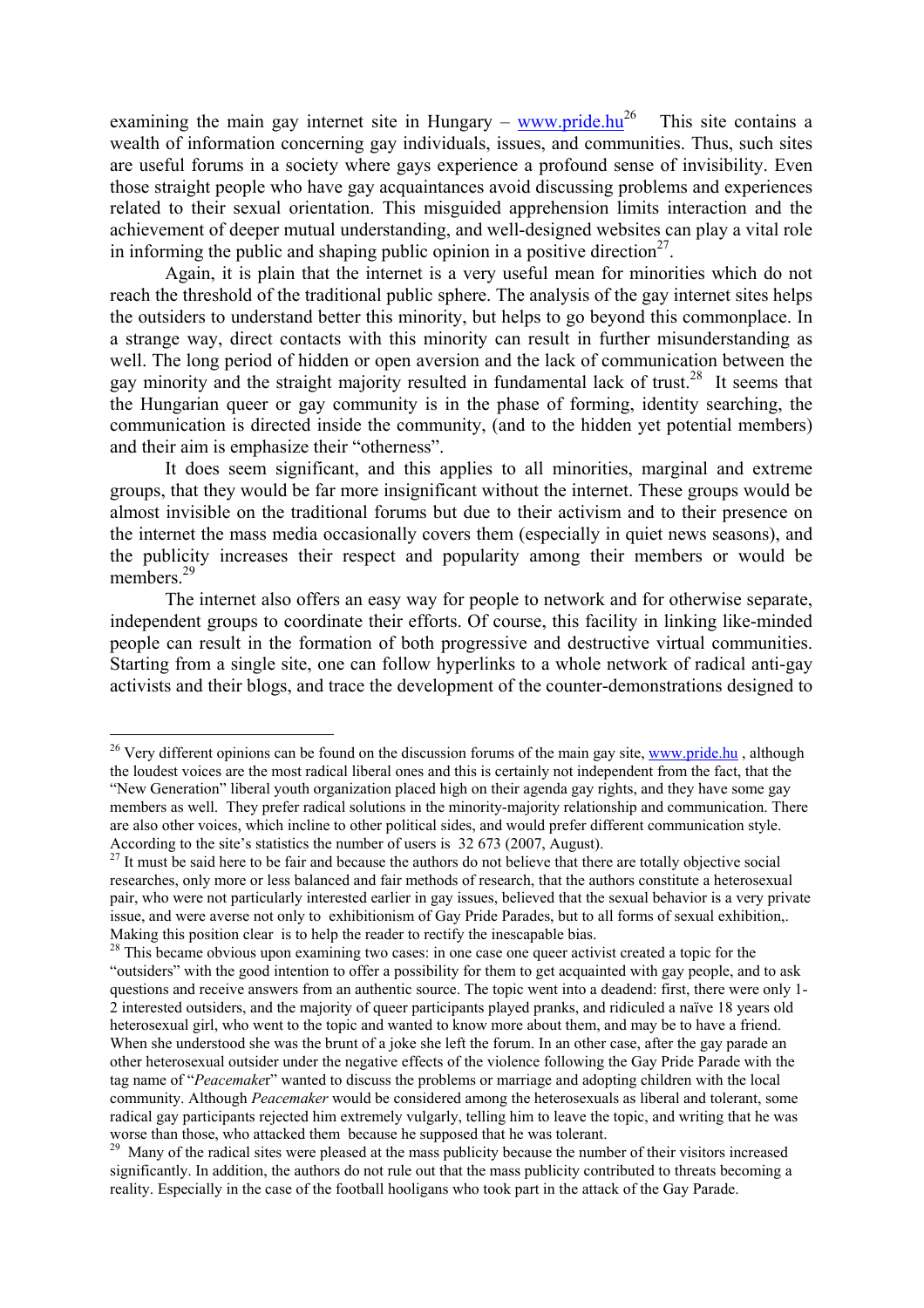disrupt the Gay Pride Parade.<sup>30</sup> Such an exercise demonstrates the difficulty of managing the internet, and its tendency to elude the control of the originators of information. Jobbik, which initiated the anti-gay protests, is a legally organized youth party. As such, its mobilization of supporters advocated only symbolic violence as opposed to brute force<sup>31</sup>. However, Jobbik's call to action was circulated on the websites of more aggressive, ideologically extreme factions. Whether Jobbik accepts it or not, it at least shares moral responsibility for the violence.

Our research revealed that the notion of the internet as a site of ration discussion where the aim is to create consensus is a myth. In the trackless forest of the internet, there are not only large, public sites with masses of visitors, but small, dark networks connected by paths that are well-known to their participants. Beyond the editors of internet site, users of the discussion forums mutually inform their and other communities. They often attach links or copy large chunks of information from other sites or forums. The more active participants crop up repeatedly on related discussion groups, and indeed, they keep track not only of the discourse on sites that support their ideologies, but on oppositional sites as well. This ability to access friendly and hostile sites with equal ease results in contradictory effects. On the one hand, advocates of a given position can become acquainted with opposing arguments and perhaps form a more enlightened opinion. On the other hand, they can use the information they glean in a more technically rational way, to adjust or hone their tactics<sup>32</sup>. Thus in principle, the internet can create more favorable circumstances for dialogue and the accommodation of other points of view. But it can also distort discourse and raise mutual fear.

In the course of the research it became clear again for the authors, that the approach to the internet as a public sphere of anonym participants, and the place of rational discussion is a myth – not to mention the aim to create consent. In the trackless forest of the internet there are not only big, central public internet sites with mass of visitors, but networks of small domesticated places, sites, connected by paths well-known to the participants, where the actual information is run if needed. Beyond the editors of the Internet sites, the participants of the discussion forums – and the different forums – inform mutually their and the other communities. Often they attach links, or copy large parts from other internet sites or forums. There are participants, who move not only between the discussion topics of one forum, but between the sites – and there is possibility to keep track on not only the friendly but the hostile sites as well. This can result in contradictory effects: on one hand the different sides can get acquainted with the other side's views, to receive a more detailed picture, and perhaps to form a more appropriate tactic or strategy. On the other hand if a view picked up by the other side or outsiders, it can gain significance larger than it would have without this publicity, and this can deform the given part's strategy or tactic. In principle, this can create more favorable circumstances for dialogue, to accommodate to the other's behavior, but it can

<sup>&</sup>lt;sup>30</sup> This happened in the case of the right wing extreme groups, when preparing to attack the Gay Pride Parade in Budapest. One can follow the trace of the circulation of hate information, the relationships of the organizational and "spontaneous" communication on the internet forums. Avoiding any formal responsibility many people could be mobilized and their behaviours instructed. The mass media only supplemented this organizational activity when publishing the purpose of these groups…

<sup>&</sup>lt;sup>31</sup> They instructed their members to make photographs of the participants of the Gay Pride Parade with the intention to use them as proof of public indecent exposure at a legal process. Their second intention was to put these photos on the Internet – this would be a form of forced coming out (to bring shame to them). When they learned that a group taken it was illegal for a party, they told to their members to do it as "private persons", like tourists. Indeed, a lot of photos and video can be found on the *YouTube*. Otherwise the court dismissed the action.

<sup>&</sup>lt;sup>32</sup> It seems, however, that the position that mutual acquaintance promotes mutual understanding often remains only a myth, because of the differences in the frames of interpretation, the basic values.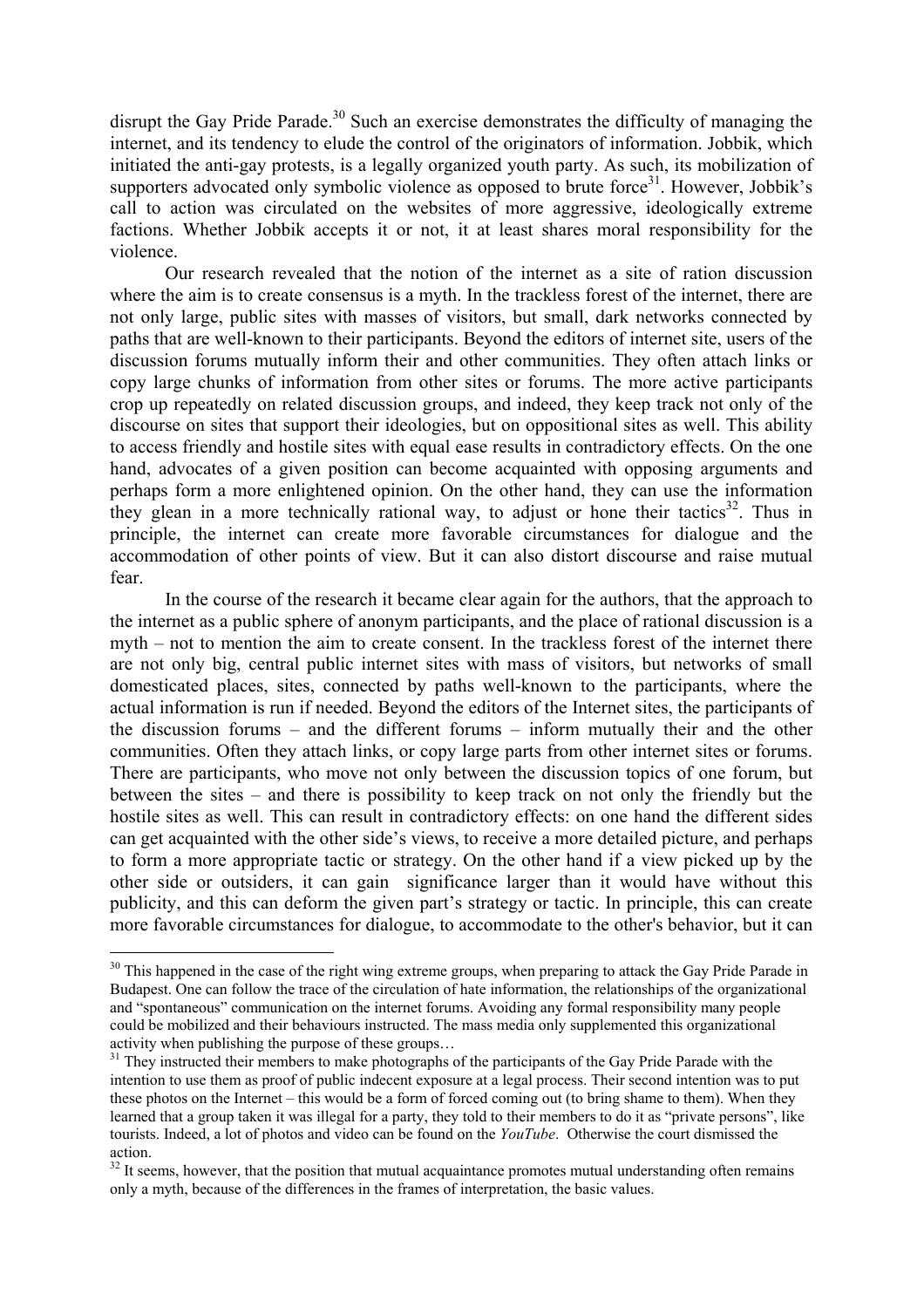also distort the discourse, and raise mutual fear.

1

The discussion forums are a strange mixture of public and closed group communication. The participants however often forget that the forums are open, and they are surprised when they encounter an external reference to something they said online – particularly if they believe their post has been misunderstood or misused  $33$ .

The majority of participants in the Hungarian discussion groups somehow know each other and what is more, they often meet face-to-face<sup>34</sup>. Although they use nicknames online, the majority of these monikers are expressive of their public identity in a compressed form. All of the discussion forums we examined use software that collects and offers for reading all the contributions of individual participants. This function makes it possible to sketch their informative-communicative profile, to interpret adequately their contributions and paths between the different topics.

Every online discussion group includes a core of habitual visitors who dominate, if not monopolize, the conversation. Even when one of these dominant voices changes his or her nickname, group members are apt to recognize his or her presentational style or mode of argument, and guess who it is. In political forums, a particular participant may take it upon himself to lead the discussion. Such "stars" or "professional discussants" spend a surprising amount of time on the forum $35$ , and because of their communicative skills, aggression, or restlessness, they play a far more dominant role than the others in directing the course of the discussion. In other words, despite rhetoric about the democratic nature of the internet, the voices of participants are not equal. Often, the dominant voices overpower new players or those with contrasting opinions, and only a few "old forum dwellers" are ready to fight with them. The style of communication is often vulgar, but this seems to be a special mannerism, similar to the obscenities that pepper the speech of the youth, and the regular participants take it as such. It often seems apparent that discussions are driven by a simple urge to communicate rather than the desire to clarify a point, to achieve consensus, or to persuade  $others<sup>36</sup>$ 

In special cases however, persuasion is an explicit aim although there are no signs on the forum, that anybody persuaded somebody else. It happens that the result appears not in the virtual but in the real world, so it would be hard to prove a successful persuasion exclusively on the basis of analysing the discussion threads.<sup>37</sup>

In the age of the domination of visual communication the analysis of the effects of the Internet would be incomplete without mentioning a relatively new forum, the YouTube video

<sup>&</sup>lt;sup>33</sup> There were only 1-2 sporadic notices on the football extremes discussion topic about the possible "fagbeating", to which the overwhelming majority did not react, moreover, they became concerned about it when it became public. They were surprised, that somebody "else" read it as well, felt, that "this can bring us negative consequences" and attacked the participant, who presented the "off topic" message. Gay forum users are also often surprised, when learning that "outsiders" read their messages as well. To be frank, it happens that some of

these messages are not in line with the aims to reduce the majority's prejudices<br><sup>34</sup> In her PhD dissertation Ildiko Kaposi arrived to similar outcomes analyzing the discussion forum of one of the largest news site, index. Kaposi I.: Virtual Deliberation: An Ethnography of Online Political Discussion in Hungary. http://www.ceu.hu/polsci/dissertations/Ildiko\_Kaposi.doc

<sup>&</sup>lt;sup>35</sup> The reader can find such comments : "Sorry, I was gone for an hour, but I have arrived home, and we can continue. I have no Internet connection in my car."

<sup>&</sup>lt;sup>36</sup> When felt that the verbal clash could threaten the maintenance of the communication, the participants often use off topic comments, puns, and intentionally misunderstand the other, or joke. In the case of a covert community such as the gays this would be natural, but this is also present on the forums of major news portals.

 $37$  For example this is the case when on the forum of the main gay site www.pride.hu the question have been raised years ago - and the discussion continues nowadays too - whether to go or not to go to the Gay Pride parade. Various arguments were posed although it was not evident that these were effective in persuading anyone. Several weeks later, however, the nicknames who had rejected earlier the idea to go, breathlessly reported in a different topic, that they went, and how good was, and they would go again the next time.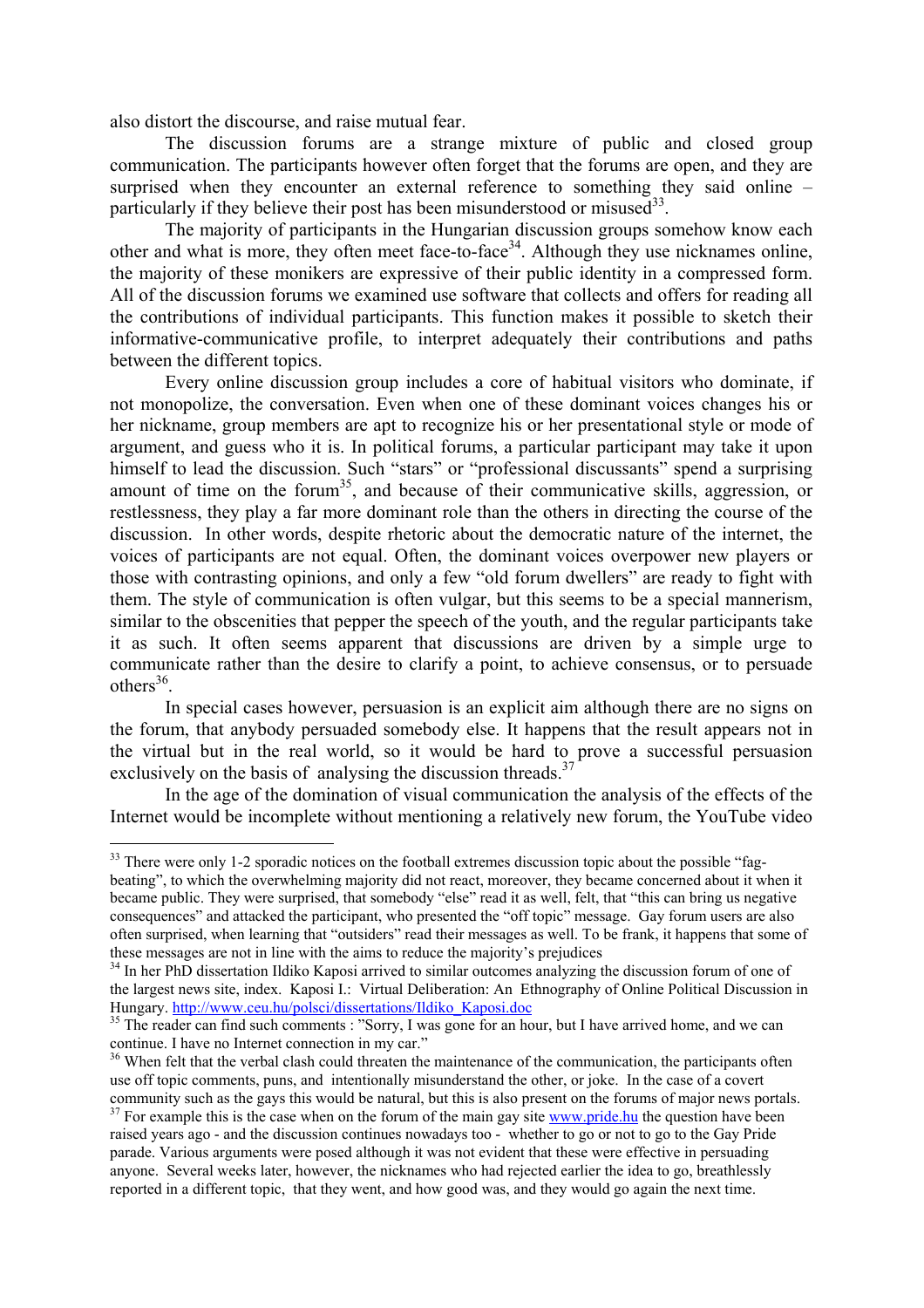sharing site<sup>38</sup>. As told earlier, *Jobbik* held a legal anti-gay demonstration at a crossroad on the route of the Gay Pride Parade. Participants were instructed to make photos and videos of the marchers as evidence in support of a court complaint regarding public decency. Secondarily, the photos were to be published on the internet in order to reveal the identity of the marchers, thus causing them to be publicly humiliated. Many people, including demonstrators and bystanders as well as counter-demonstrators, did photograph the parade, using either a camera or a cell phone. Most of the photos wound up as personal souvenirs, but many of them were posted on internet sites. Nearly 30 videos were placed on YouTube. Most attracted relatively few visitors, except for one that was displayed first on the extreme right www.kuruc.info site. This video, which put accent to those parts of the parade, which offend the so called public decency, and irritate the heterosexual majority, had attracted 31,385 visitors as of August 25, 2007. One can wonder, which side the visitors came from. Five videos – posted by the same nick name - were deleted. One can wonder, which part of the YouTube terms of service justified cancelling of these videos.

The YouTube is a global video sharing website – among the hundred of thousands uploaded materials, however, one only find those materials one is searching for. So the posted pictures and videos certainly reach the same Hungarian public on both sides, as on the other, mentioned earlier sites. The significance of this is much more symbolic: the abstract possibility of worldwide publicity, worldwide humiliation. It is evident, that both parts involved into the conflict are very sensitive to such symbolical acts.

The original question posed by this study was, what was the role of the internet in the violent conflict between the Hungarian gay minority and members of the extreme right. And how, if at all, was the straight majority involved? In the actual moment, the violence was shocking and painful for anyone who witnessed it. Members of the gay community were threatened, and a lot of the members of the straight majority were embarrassed, especially because the extreme right minority claimed to represent the nation as a whole, arguing that their goal was to "defend the healthy Hungarian majority." In analyzing the situation, however, it became clear that especially the whole political sphere was involved, and it is very hard to untangle the objectives, arguments, and consequences of competing interests. Thus, it is difficult to say who and what was won and lost in these events. Moderates of the political right blame the extremes, arguing that they gave the status of "guiltless victim" to the gay people, and that this won the sympathy of many people – and in long term, this helps to realize the aims of the liberals.

The role of the internet was important in playing out this conflict – not only as a device for organizing the Gay Pride Parade and the counter-demonstration, but also as an active participant, a symbolic playground of the different, often conflicting views, which, however, remained neither purely symbolic nor controllable. The examination of the content of the different discussion forums offers remarkable possibilities for discovering deep undercurrents of the public mood and the formation of opinions, which can lead to acts in the real world as well. The internet offers different, new configurations for communication and human relationships, but the rules and possibilities remain to be examined. It cannot be said that the internet unambiguously intensifies the conflicts (as the vulgarity of the content often suggests), but it does offer better positions for conciliation, if enough time and attention is

<sup>&</sup>lt;sup>38</sup> **YouTube** is a popular video sharing website where users can upload, view and share video clips. Unregistered users can watch most videos on the site, while registered users are permitted to upload an unlimited number of videos According YouTube's terms of service users may upload videos only with permission of the copyright holder and of the depicted persons. Pornography, defamation, harassment, commercial advertisements and material that encourages criminal conduct may not be uploaded. http://en.wikipedia.org/wiki/YouTube We searched for the keyword 'Budapest Pride'.